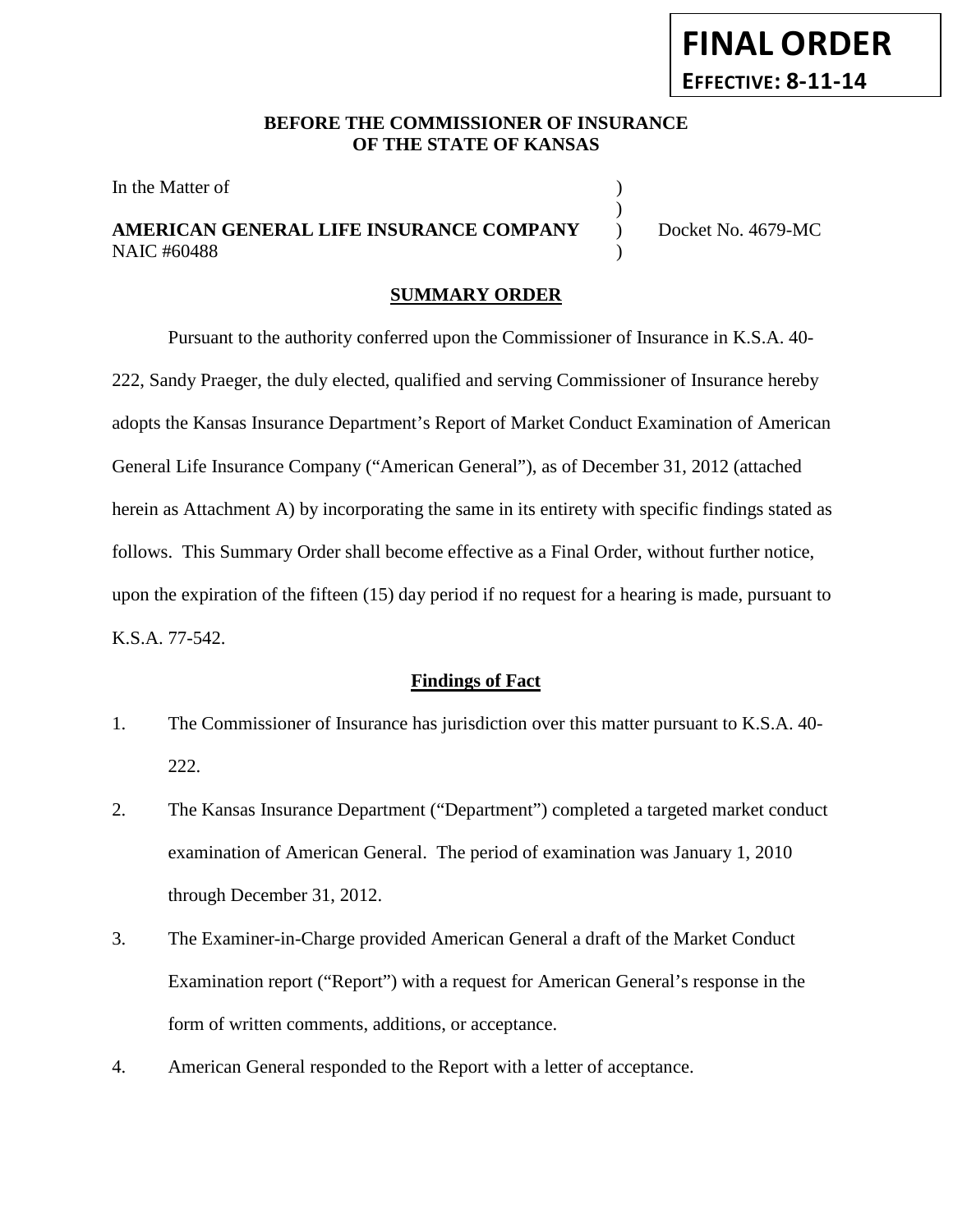- 5. The Department examined American General's complaint handling to determine if the company complied with the requirements set forth in K.S.A. 40-2404 (10) regarding the recording and proper handling of complaints.
- 6. Nine (9) complaints did not contain a Company received date on the log. Additionally, three (3) of the initial complaints had an incorrect date on the log.

#### **Applicable Law**

K.S.A. 40-222 states, in pertinent part:

(a) Whenever the commissioner of insurance deems it necessary but at least once every five years, the commissioner may make, or direct to be made, a financial examination of any insurance company in the process of organization, or applying for admission or doing business in this state. In addition, at the commissioner's discretion the commissioner may make, or direct to be made, a market regulation examination of any insurance company doing business in this state.

#### K.S.A. 40-2404 states, in pertinent part:

The following are hereby defined as unfair methods of competition and unfair or deceptive acts or practices in the business of insurance:

\*\*\*

(10) Failure to maintain complaint handling procedures. Failure of any person, who is an insurer on an insurance policy, to maintain a complete record of all the complaints which it has received since the date of its last examination under K.S.A. 40-222, and amendments thereto; but no such records shall be required for complaints received prior to the effective date of this act. The record shall indicate the total number of complaints, their classification by line of insurance, the nature of each complaint, the disposition of the complaints, the date each complaint was originally received by the insurer and the date of final disposition of each complaint. For purposes of this subsection, "complaint" means any written communication primarily expressing a grievance related to the acts and practices set out in this section.

K.S.A. 40-2,125 states, in pertinent part:

(a) If the commissioner determines after notice and opportunity for a hearing that any person has engaged or is engaging in any act or practice constituting a violation of any provision of Kansas insurance statutes or any rule and regulation or order thereunder, the commissioner may in the exercise of discretion, order any one or more of the following: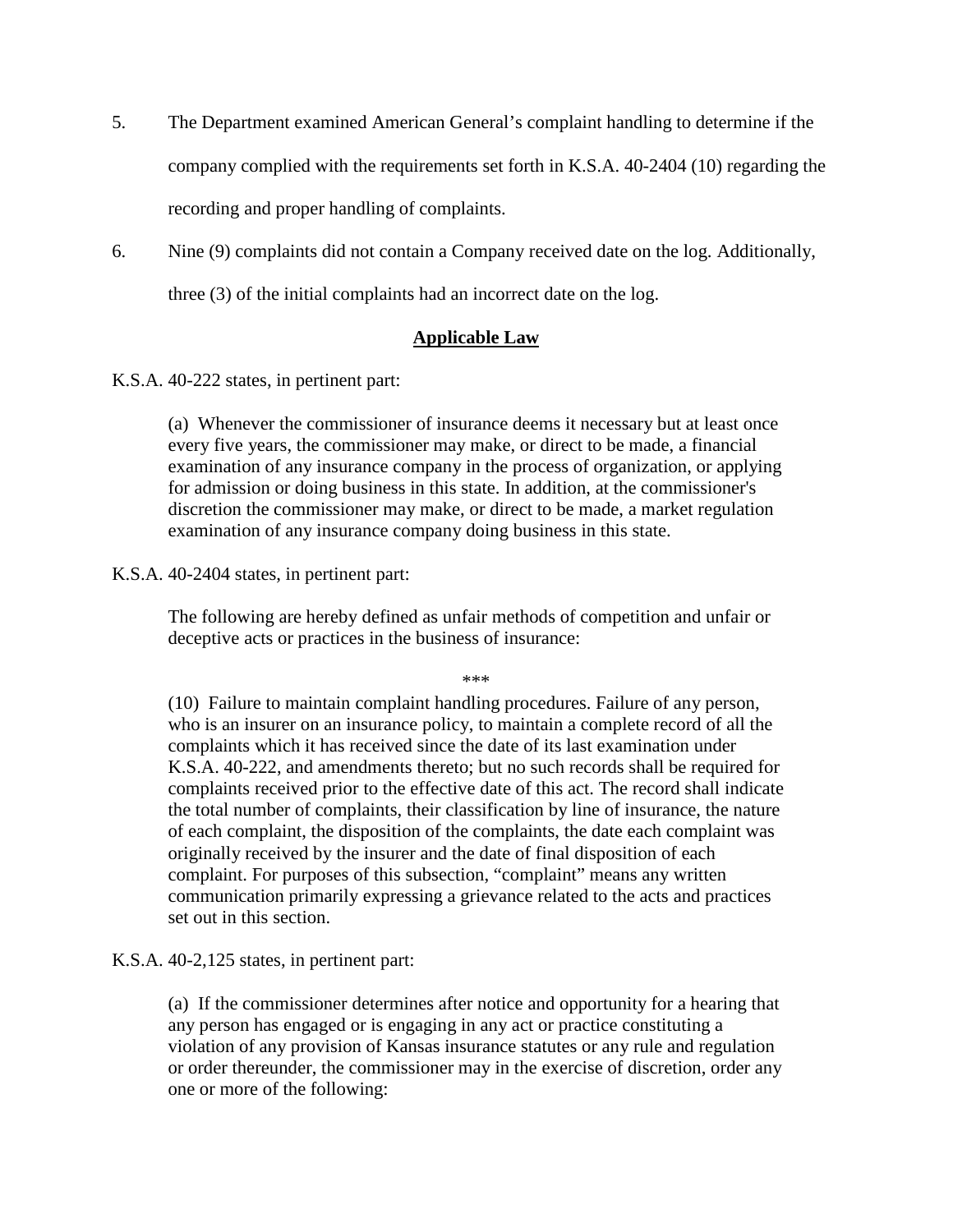(1) Payment of a monetary penalty of not more than \$1,000 for each and every act or violation, unless the person knew or reasonably should have known such person was in violation of the Kansas insurance statutes or any rule and regulation or order thereunder, in which case the penalty shall be not more than \$2,000 for each and every act or violation;

(3) that such person cease and desist from the unlawful act or practice and take such affirmative action as in the judgment of the commissioner will carry out the purposes of the violated or potentially violated provision.

#### **Conclusions of Law**

Based upon the Findings of Fact enumerated in Paragraphs #1 through #6 and the

Applicable Law cited above, **IT IS, THEREFORE, ORDERED BY THE COMMISSIONER** 

### **OF INSURANCE:**

- 1. The Commissioner of Insurance has jurisdiction over this matter pursuant to K.S.A. 40- 222.
- 2. The Kansas Insurance Department's ("KID") Report of Market Conduct Examination of American General as of December 31, 2012 is herein adopted in its entirety.
- 3. Based on Finding of Fact #6, American General has violated K.S.A. 40-2404(10).
- 4. Pursuant to K.S.A. 40-2,125(a)(1), American General shall pay a monetary penalty of \$500.00 for the above-stated violation of K.S.A. 40-2404(10).
- 7. Pursuant to K.S.A. 40-2,125(a)(3), American General shall ensure all complaints are recorded in the required format on the American General's complaint register.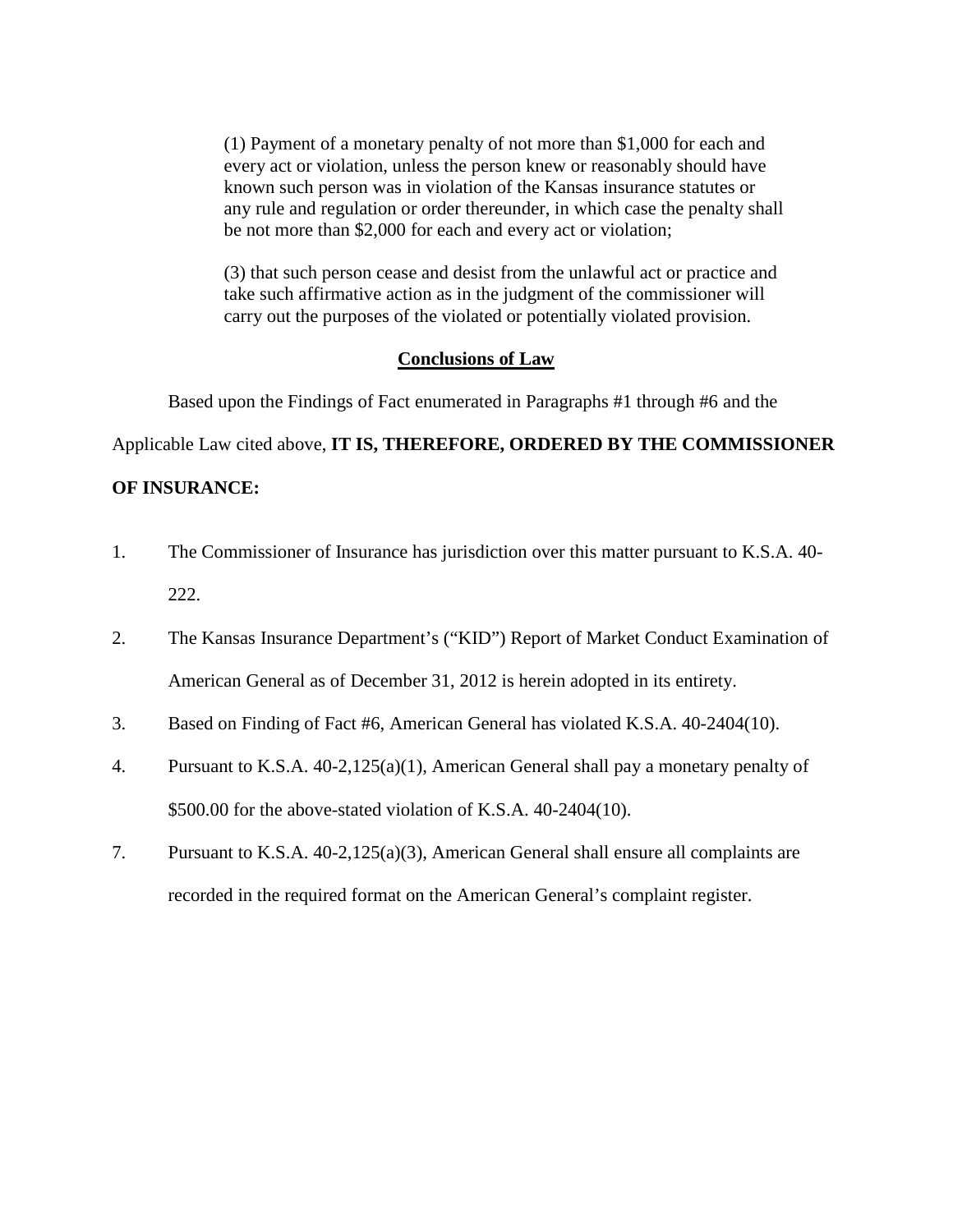## **IT IS SO ORDERED THIS \_\_23rd\_\_ DAY OF JULY, 2014, IN THE CITY OF TOPEKA, COUNTY OF SHAWNEE, STATE OF KANSAS.**



 $\angle$ s/ Sandy Praeger $\angle$ Sandy Praeger Commissioner of Insurance

BY:

 $/s/$  John Wine John Wine General Counsel

# **NOTICE OF RIGHTS**

American General is entitled to a hearing pursuant to K.S.A. 77-537, the Kansas

Administrative Procedure Act. If American General desires a hearing, American General must

file a written request for a hearing with:

John Wine, General Counsel Kansas Insurance Department 420 S.W.  $9<sup>th</sup>$  Street Topeka, Kansas 66612

This request must be filed within fifteen (15) days from the date of service of this

Summary Order. If American General requests a hearing, the Department will notify American General of the time and place of the hearing and information on the procedures, right of representation, and other rights of parties relating to the conduct of the hearing before the commencement of the same.